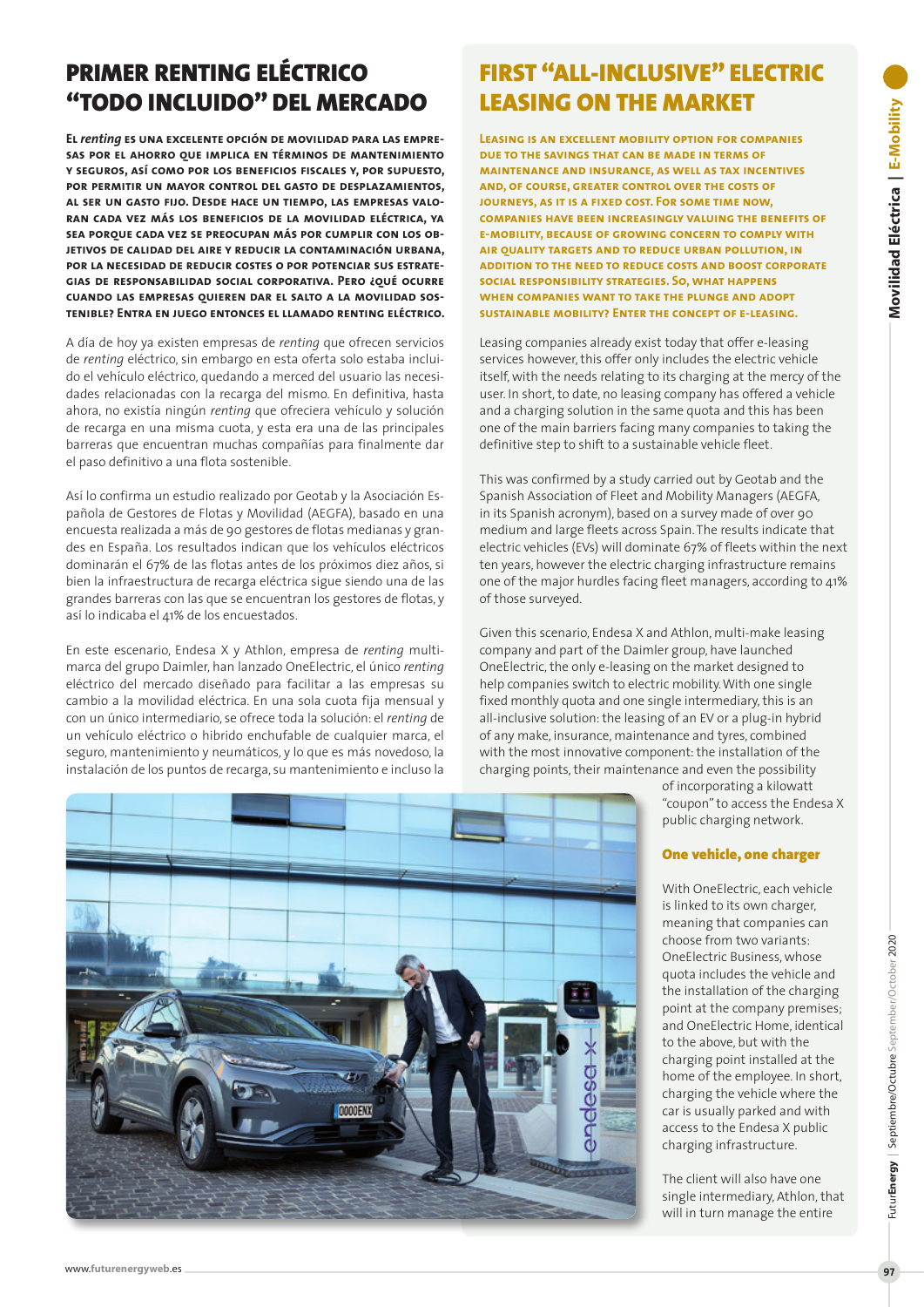posibilidad de incorporar un bono kilovatios para poder recargar en la red pública de Endesa X.

# Un vehículo, un cargador

Con OneElectric, cada vehículo tiene asociado su propio cargador, con lo que las empresas pueden elegir entre dos variantes: OneElectric Business, que incluye en la cuota el vehículo y la instalación del punto de recarga en las instalaciones de la empresa; y OneElectric Home, idéntico al anterior pero con instalación del punto de recarga en casa del empleado. En definitiva, con la recarga en los lugares donde el coche está aparcado habitualmente y con acceso a la infraestructura de acceso público de Endesa X

El cliente tiene además siempre un único interlocutor, Athlon, que a su vez gestiona con Endesa X todo el proceso de instalación y puesta en marcha de los equipos para que la empresa no tenga que preocuparse de nada más que de elegir el vehículo que mejor se adapte a sus necesidades.

# Dos propuestas de *renting* todo incluido

#### *Renting OneElectric Business*

Es la solución de *renting* para empresas con instalación de punto de recarga en el centro de trabajo incluida en la cuota. Con las soluciones de recarga de Endesa X, tanto a nivel de *hardware* como de *software*, y gracias a sus servicios energéticos; se pueden priorizar las recargas y redistribuir la potencia a los diferentes vehículos de la flota según necesidades. Asimismo es posible controlar de forma dinámica la potencia disponible, para medir en tiempo real cuanta energía se puede asignar a los puntos de recarga, de manera que el ahorro y la eficiencia en la empresa serán una realidad.

#### *Renting OneElectric Home*

Se trata de la solución de *renting* para los empleados de las empresas, con la solución de punto de recarga en el domicilio del empleado incluida en la cuota. Gracias a un contador integrado pueden calcularse los consumos de los empleados para su posterior retribución y con la tarifa adaptada a usuarios de vehículo eléctrico, Tempo Zero, se puede recargar el vehículo a precio cero entre la 1 y las 7 de la mañana (hasta 10.000 km al año).

Ambas propuestas incluyen el uso de la infraestructura de recarga en vía pública de Endesa X.

# Tecnologías de recarga

Endesa X cuenta con un porfolio de tecnología de recarga innovadora, que ofrece soluciones de recarga que se adaptan a las necesidades de los usuarios con el objetivo de no alterar sus hábitos de consumo y desplazamientos; y que está compuesto por:

JuiceBox: solución de recarga en corriente alterna, ideal para el hogar así como para entornos urbanos, como aparcamientos en interior. Disponible desde 7,4 kW, perfecto para la recarga doméstica mientras el coche permanece aparcado por la noche, hasta los 22 kW de potencia máxima, especial para empresas que deseen ofre-



process with Endesa X to install and commission the equipment. All the company has to worry about is the choice of vehicle that best adapts to their needs.

### Two options for all-inclusive leasing

#### *OneElectric Business Leasing*

The quota for this leasing solution for companies includes the installation of a charging point at the work centre. Thanks to the Endesa X charging solution, at both hardware and software level, as well as its energy services, the charges can be prioritised and output redistributed to different vehicles in the fleet, depending on their needs. Similarly, the dynamic control over the available output is also possible, with real time measurement of the amount of power assigned to the charging points, making saving and efficiency for the company a reality.

#### *OneElectric Home Leasing*

The quota for this leasing solution for company employees includes a charging point at the employee's home. Thanks to its integrated meter, employees' consumption can be calculation for subsequent payment and with the special EV user tariff, Tempo Zero, the vehicle can be charged at zero cost between 1am and 7am (up to 10,000 km per year).

Both solutions include the use of the Endesa X public charging infrastructure.

### Charging technologies

Endesa X offers an innovative charging technology portfolio incorporating solutions which adapt to the needs of users so that they do not have to alter their consumption habits and journeys. This comprises:

JuiceBox: an AC charging solution, ideal for the home as well as for urban environments, such as covered car parks. Available from 7.4 kW, it is perfect for domestic charging while the car is parked